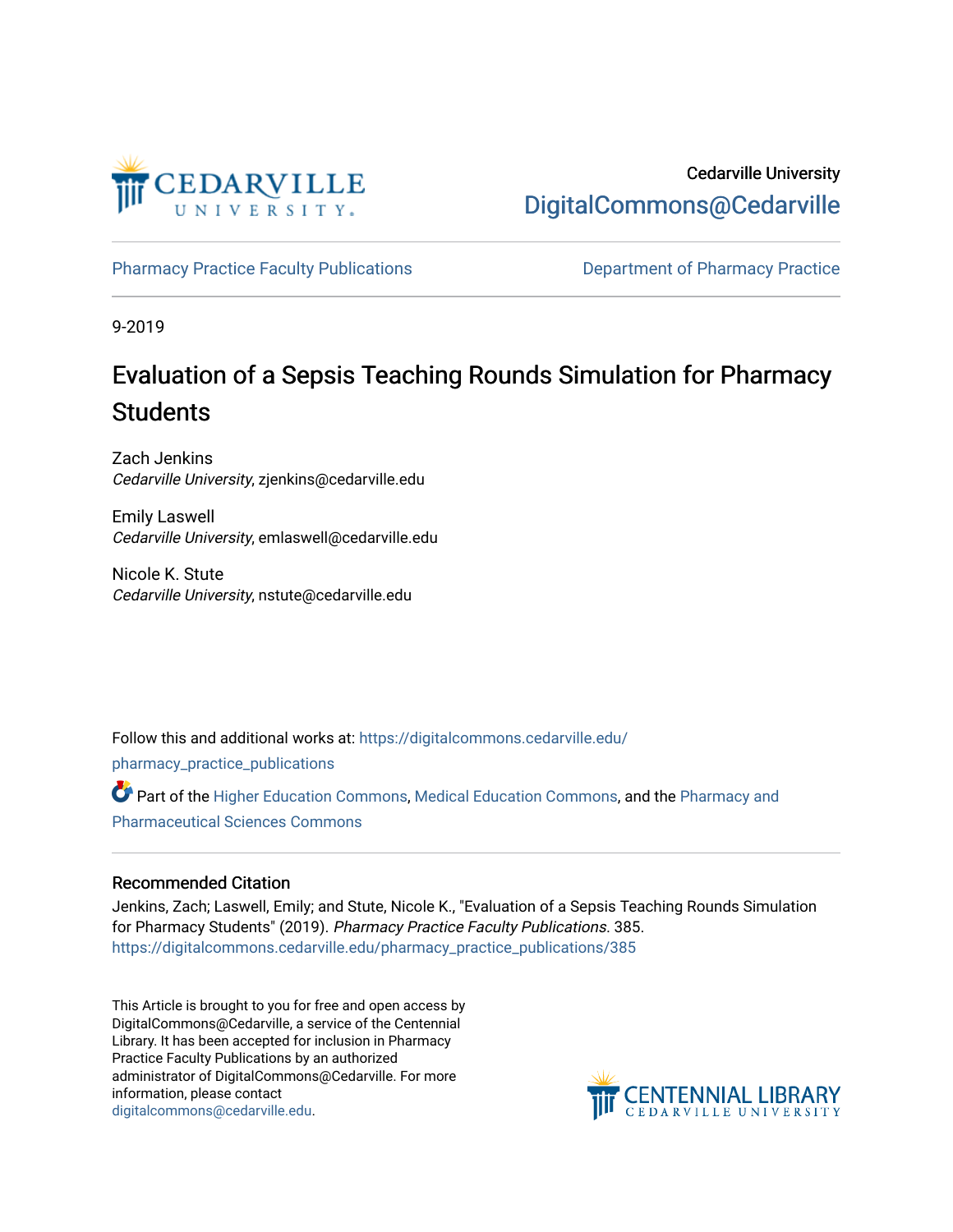Contents lists available at [ScienceDirect](http://www.sciencedirect.com/science/journal/18771297)

### Currents in Pharmacy Teaching and Learning

journal homepage: [www.elsevier.com/locate/cptl](https://www.elsevier.com/locate/cptl)

#### Experiences in Teaching and Learning

## Evaluation of a sepsis teaching rounds simulation for pharmacy students



& Learning

### Zachary Jenkins<sup>\*</sup>, Emily Laswell, Nicole Stute

*Cedarville University School of Pharmacy, 251 N. Main St., Cedarville, OH, United States*

#### ARTICLE INFO

*Keywords:* Sepsis Student perceptions Simulation Pharmacy students Teaching rounds Pharmacy

#### ABSTRACT

*Background and purpose:* The goal of this prospective, observational cohort study was to determine if simulated interdisciplinary teaching rounds improved student perceptions of confidence and attitudes towards working as part of a team. The secondary objective of this study was to investigate changes in student knowledge of the management of sepsis.

*Educational activity and setting:* Students participated in a traditional sepsis lecture followed by a simulated interdisciplinary rounding experience. Confidence and collaborative attitudes were assessed using a 5-point Likert scale  $(1 =$  strongly disagree,  $5 =$  strongly agree). Changes in knowledge were measured using multiple choice questions. Students completed these tools at three points in time: pre-lecture, post-lecture, and post-simulation.

*Findings:* Student confidence and attitudes related to interdisciplinary rounds improved following the simulation (2 of 4 items, *p* = 0.003; 2 of 5 items, *p* < 0.05). Also, most students agreed or strongly-agreed that the simulation reinforced knowledge gained from lecture (94.7%), that lecture followed by a simulation was the most effective way to learn about sepsis (94.7%), and that the simulation helped reinforce critical-thinking skills (94.7%). Knowledge improved between the didactic lecture and the simulation, but these differences were not found to be statistically significant.

*Summary:* A simulated interdisciplinary rounding experience may increase student confidence during teaching rounds and improve attitudes towards working alongside other healthcare professionals. Incorporating rounding simulations into pharmacy curricula may be beneficial towards student success on rounds.

#### **Background and purpose**

With their expanding role, pharmacists are becoming more involved in direct patient care that often includes interdisciplinary rounding. Some student pharmacists may not have the chance to interact in a formal patient care rounding experience until their advanced pharmacy practice experiences (APPEs) or after graduation. It is important to expose students to these team dynamics so that they are prepared to function in various practice settings. There are many ways in which interprofessional communication can be introduced and strengthened within pharmacy curricula; simulation training is one such method. Simulated clinical scenarios allow participants to discover their roles and responsibilities as part of a healthcare team. These scenarios mimic the high-risk situations encountered in clinical practice and provide a safe haven for students to make and learn from their mistakes.<sup>1-3</sup>

Because sepsis is associated with high mortality rates and is the most expensive condition treated in United States hospitals, it is

<span id="page-1-0"></span>⁎ Corresponding author.

<https://doi.org/10.1016/j.cptl.2019.06.016>

*E-mail addresses:* [zjenkins@cedarville.edu](mailto:zjenkins@cedarville.edu) (Z. Jenkins), [emlaswell@cedarville.edu](mailto:emlaswell@cedarville.edu) (E. Laswell), [nstute@cedarville.edu](mailto:nstute@cedarville.edu) (N. Stute).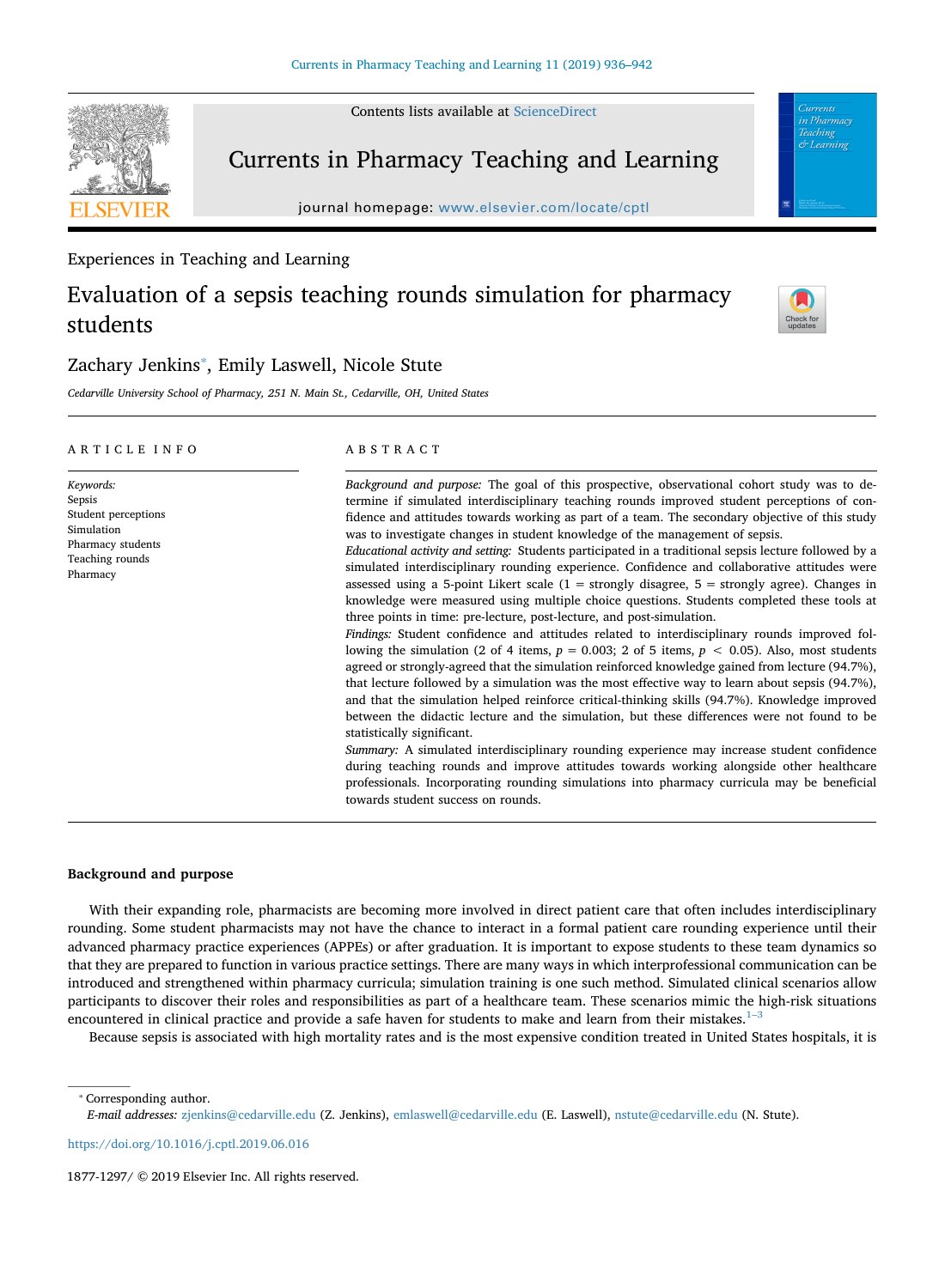important for student pharmacists to be prepared to interact with other healthcare professionals with respect to the appropriate treatment of sepsis.<sup>[4–7](#page-6-1)</sup> As such, a simulated sepsis rounding activity could be beneficial for pharmacy student learning.

Current literature appears to support the use of clinical simulations in strengthening pharmacy student confidence. In 2011, Shrader et al.<sup>[8](#page-7-0)</sup> implemented a simulated interprofessional rounding experience in order to assess interprofessional attitudes as well as self-perceived clinical confidence. Following the rounding experience, self-perceived clinical confidence improved. In 2015, Bingham et al.<sup>9</sup> conducted a study to evaluate the impact of high-fidelity simulation training on pharmacy student knowledge and skills in Advanced Cardiovascular Life Support (ACLS). Student teams who had previous simulation training demonstrated increased knowledge and skills over teams without previous training for 75% of ACLS skills observed. In 2018, Serag-Bolos et al.<sup>[10](#page-7-2)</sup> evaluated the impact of an oncology simulation on the knowledge and perceptions of 109 pharmacy students using a 5-point Likert scale (5 = strongly agree; 1 = strongly disagree). The authors found an increase in student knowledge as well as improvements in perceptions of roles/responsibilities and self-confidence.

In addition to improving student confidence, simulation training has also demonstrated the ability to promote increases in student knowledge. In 2017, Serag-Bolos et al.<sup>[11](#page-7-3)</sup> evaluated changes in student knowledge regarding pharmacist roles and responsibilities in transitions of care environments using simulation. Although not statistically significant, students demonstrated an overall increase in knowledge following the simulation activity. In 2018, Frenzel et al.<sup>[12](#page-7-4)</sup> investigated the use of simulations in preparing pharmacy students to identify and respond to medication errors. Following the simulation, students  $(n = 90)$  showed a statistically significant increase in overall knowledge assessment scores (*p <* 0.01).

To our knowledge, there is minimal literature that describes the relationship between simulated interdisciplinary rounding experiences and changes in clinical knowledge and confidence among pharmacy students when communicating with a medical team. Allowing students to participate in a simulated sepsis interdisciplinary rounding activity may increase student confidence when working as part of a team. This research aimed to investigate the potential benefits of a simulated interdisciplinary rounding experience on student perceptions of confidence and attitudes.

#### **Educational activity and setting**

#### *Simulation design*

Faculty designed a simulated interprofessional rounding activity. Second-year pharmacy graduate students enrolled in an infectious disease course were required to participate in a didactic sepsis lecture followed by a mock interdisciplinary sepsis simulation. Students were provided with an overview of the activity schedule in advance of the simulation ([Fig. 1\)](#page-3-0). Patient case materials were made available to the students for use in preparation 72 h in advance of the simulation. Participating students were expected to complete required readings, review the preliminary case vignette, and prepare a preliminary treatment plan prior to the simulation orientation. During the orientation phase, each student group was informed that they could be asked questions by the mock medical team and would be expected to present their treatment recommendation as part of rounds. Each group of students was then provided with patient information that was not initially disclosed to them in advance of the simulation. This was done to mimic the dynamic nature of electronic medical records. Groups were then allotted seven min to further develop or modify a therapeutic recommendation to present during the simulated rounding experience. Following this, students met with a mock medical team in the high-fidelity simulation center. The mock medical team consisted of faculty and pharmacy resident actors playing the roles of a pharmacist preceptor, attending physician, and medical resident. After the patient was presented to the team, the attending physician and pharmacist preceptor emphasized key teaching points related to sepsis, urinary tract infections, and antibiotic selection as part of the discussion during rounds. Students were expected to provide recommendations directly to the attending physician at appropriate times regarding antibiotic selection and treatment decisions. At the conclusion of the simulation, the students met with the pharmacist preceptor who provided feedback on their performance and highlighted major teaching points of the activity. Facilitator guides were provided to maintain debriefing consistency between groups. The research project was reviewed and approved by the Cedarville University Institutional Review Board.

#### *Survey design and administration*

Students were administered three surveys throughout the activity that were designed to measure changes in both student perceptions and knowledge. The surveys were given to students before the sepsis lecture, after the lecture, and after the simulation. Each survey included five sepsis knowledge-based questions. Knowledge questions remained the same between the surveys administered before and after the didactic lecture. Separate knowledge questions were developed for the post-simulation survey to minimize bias. In order to compare knowledge questions between surveys, each knowledge question was mapped to five domains of sepsis management: (1) patient presentation, (2) patient evaluation, (3) goals of care, (4) antibiotic selection, and (5) antibiotic timing. These domains were identified/generated by the researchers from the 2016 sepsis guidelines. Surveys were reviewed by a faculty member outside of the research project for content validity. The pre-lecture and post-simulation survey also included nine questions to measure student perceptions of confidence levels and attitudes towards teaching rounds. Additionally, a student evaluation of the simulation activity was added to the post-simulation survey to allow for quality improvement of the activity.

All students who indicated consent were included in this study. Students were excluded from the study if they indicated previous exposure to teaching rounds.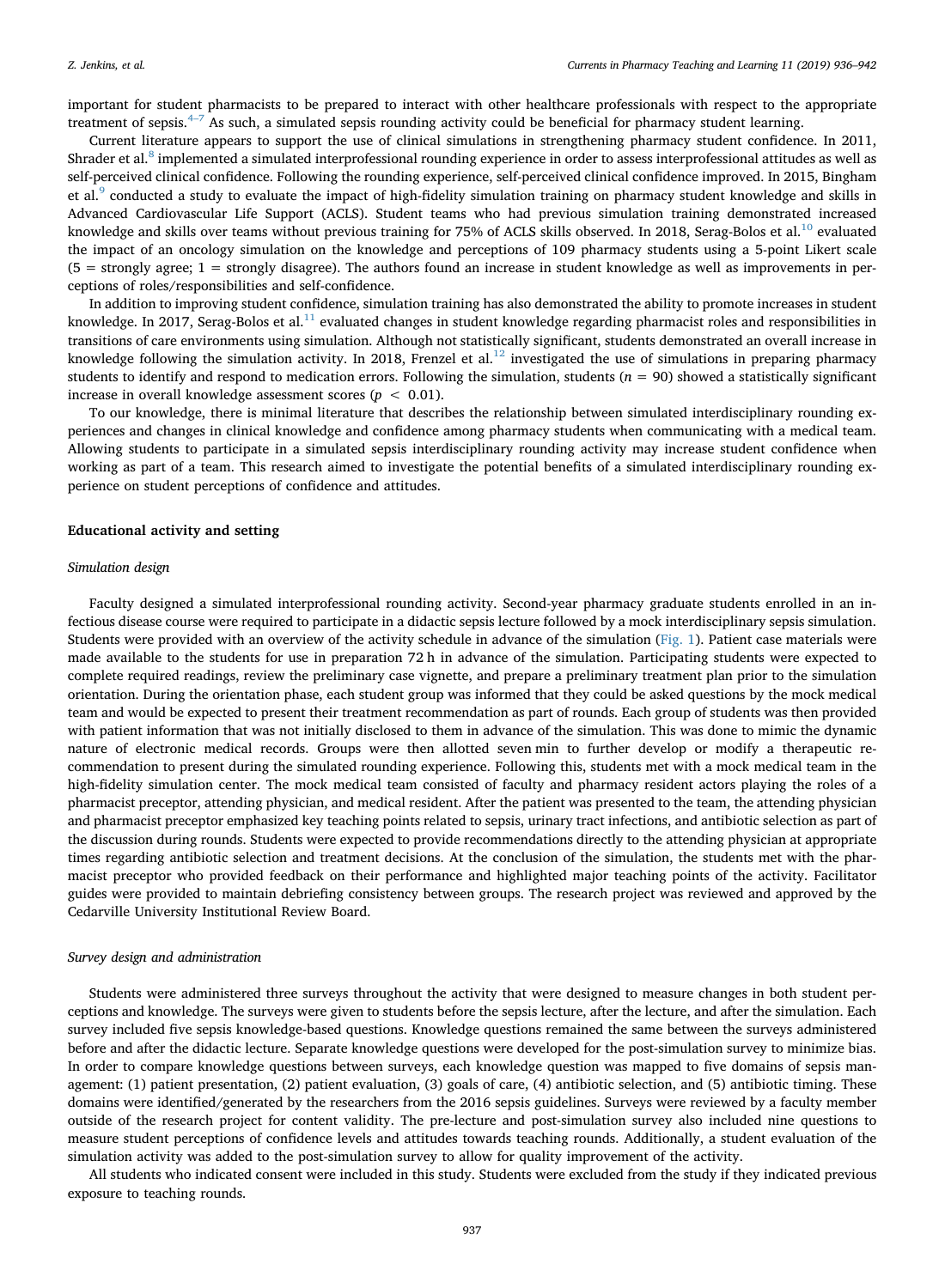<span id="page-3-0"></span>

| Event                                       | <b>Study</b><br>Day | <b>Duration</b><br>(min) | <b>Comments</b>                                                                                                                                                                              |
|---------------------------------------------|---------------------|--------------------------|----------------------------------------------------------------------------------------------------------------------------------------------------------------------------------------------|
| Pre-Lecture<br>Survey<br><b>Distributed</b> | $\mathbf{1}$        | 10                       |                                                                                                                                                                                              |
| Sepsis<br><b>Didactic</b><br>Lecture        | 1                   | 120                      |                                                                                                                                                                                              |
| Post-<br>Lecture<br>Survey<br>Distributed   | 1                   | 10                       |                                                                                                                                                                                              |
| Case<br>Vignette<br>Distributed             | 1                   |                          | Students provided with case vignette 72 h in advance of the<br>simulation                                                                                                                    |
| Orientation<br>Phase<br>(Simulation)        | 3                   | 3                        | Simulation schedule reviewed; students briefed on their role in<br>the simulation and provided with opportunity to ask questions                                                             |
| Preparation<br>Phase<br>(Simulation)        | 3                   | $\overline{7}$           | Students provided with new information for patient<br>case and given access to copies of select reference books;<br>students reviewed information and modified therapeutic plan<br>as needed |
| Rounding<br>Phase<br>(Simulation)           | 3                   | 10                       | Students answered "teaching rounds" questions and<br>provided a therapeutic recommendation to the mock<br>medical team                                                                       |
| Debriefing<br>Phase<br>(Simulation)         | 3                   | 5                        | Faculty who worked with students as the mock preceptor<br>debriefed team on performance; faculty clarified knowledge<br>gaps in sepsis management for student groups when<br>warranted       |

**Fig. 1.** Simulation and study design.

#### *Statistical analysis*

Surveys and knowledge questionnaires were administered electronically through Qualtrics.<sup>13</sup> All statistical analyses were ana-lyzed with SPSS.<sup>[14](#page-7-6)</sup> A confidence level of 95% was selected to detect statistical significance. Wilcoxon Signed-Rank, McNemar, and paired sample *t*-tests were used to analyze the data where appropriate. Pre-lecture and post-simulation surveys were compared to assess changes in confidence and attitudes; pre-lecture and post-simulation surveys were assessed for changes in knowledge.

#### *Findings*

Twenty-three students elected to participate in the study, resulting in a 49% response rate. Ultimately, four students were excluded due to previous teaching rounds experience. Baseline characteristics revealed that students were more likely to be Caucasian females between the ages of 23 to 25.

#### *Changes in student confidence*

Before the simulation, students felt uncomfortable or very uncomfortable being asked medical questions when answers were expected immediately (78.9%; *n* = 15) and when making therapeutic recommendations for patients with sepsis (68.4%; *n* = 13). All students indicated that it is important to be able to work alongside other healthcare professionals and that interdisciplinary teams are beneficial for patients [\(Table 1](#page-4-0)). Following the simulation, 26.3% (*n* = 5) of students remained uncomfortable when being asked medical questions on the spot ( $p = 0.003$ ) but only 10.5% ( $n = 2$ ) of students were uncomfortable making recommendations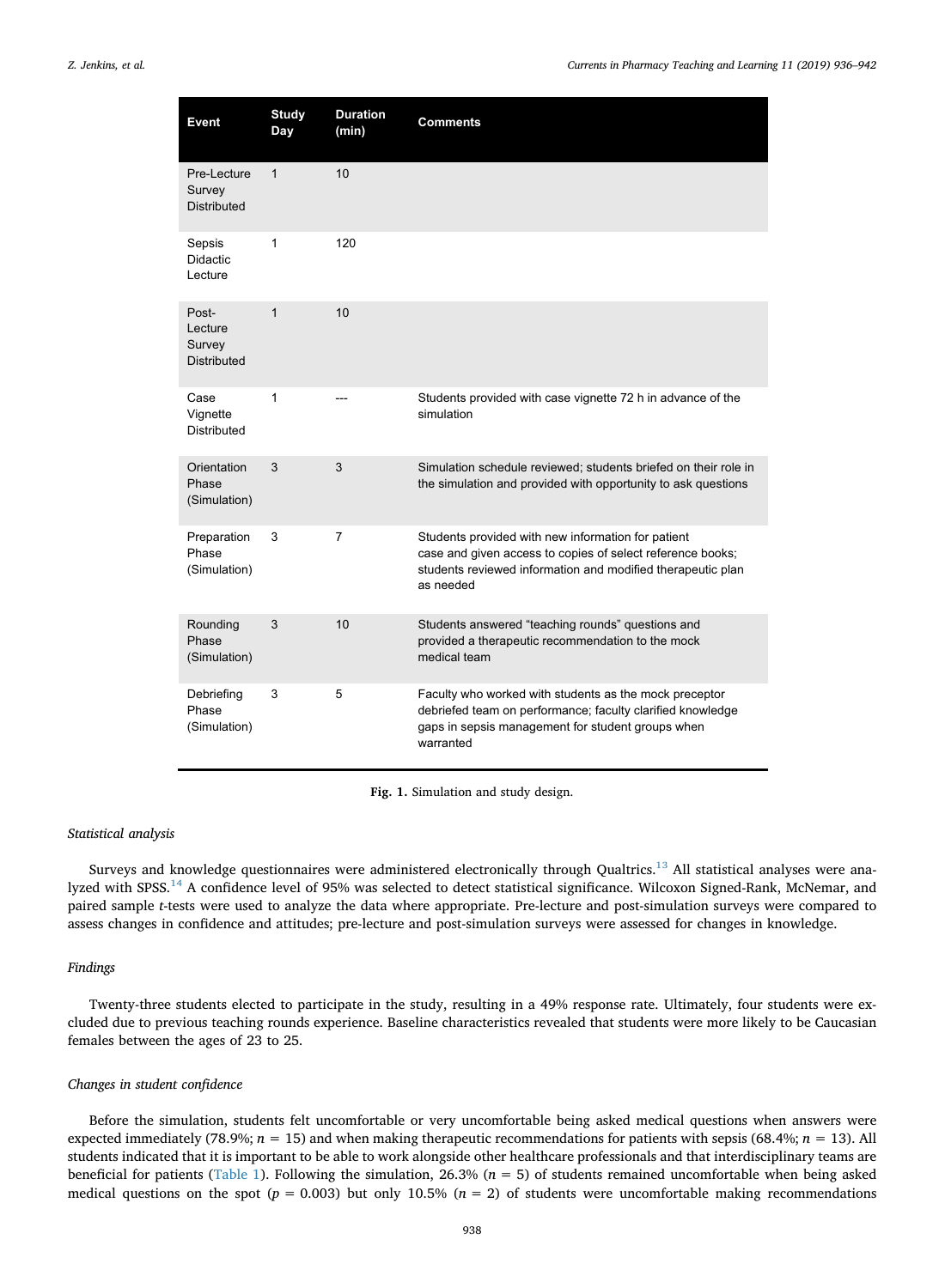<span id="page-4-1"></span><span id="page-4-0"></span>

|                                                                                                      | Pre lecture<br>median | agree"   | agree" | Percent "agree" or "strongly Post simulation median Percent "agree" or "strongly Significance (Wilcoxon Signed<br>rank) <sup>a</sup> |
|------------------------------------------------------------------------------------------------------|-----------------------|----------|--------|--------------------------------------------------------------------------------------------------------------------------------------|
| I am comfortable being asked to answer medical questions when answers are<br>expected "on the spot." |                       | 5.3      | 26.3   | 0.003                                                                                                                                |
| in person.<br>I am comfortable making medical recommendations to a physician                         |                       | 26.3     | 36.8   | 0.331                                                                                                                                |
| I am comfortable providing recommendations for the management of<br>patients with sepsis.            |                       | 15.8     | 68.4   | 0.003                                                                                                                                |
| am comfortable working as part<br>of an interdisciplinary team.                                      |                       | 57.9     | 82.4   | 0.154                                                                                                                                |
| It is important to be able to work with other healthcare professionals.                              |                       | 100      | 100    | 0.046                                                                                                                                |
| other healthcare team members.<br>I am comfortable working with                                      |                       | 73.7     | 79.2   | 0.331                                                                                                                                |
| am confident in my ability to communicate with other healthcare<br>professionals.                    |                       | 56.2     | 84.2   | 0.059                                                                                                                                |
| I understand what the role of a pharmacist is during interdisciplinary rounds.                       |                       | 52.6     | 84.2   | 0.002                                                                                                                                |
| Interdisciplinary teams are beneficial for patients.                                                 |                       | $^{100}$ | 100    | 0.655                                                                                                                                |
| $\begin{bmatrix} 1 & 1 & 1 \\ 1 & 1 & 1 \\ 1 & 1 & 1 \end{bmatrix}$                                  |                       |          |        |                                                                                                                                      |

Questions answered on 5-point Likert scale:  $5 =$  strongly agree,  $4 =$  agree,  $3 =$  neutral,  $2 =$  disagree,  $1 =$  strongly disagree. Questions answered on 5-point Likert scale:  $5 =$  strongly agree,  $4 =$  agree,  $3 =$  neutral,  $2 =$  disagree,  $1 =$  strongly disagree.<br><sup>a</sup> Bolding indicates statistical significance. Bolding indicates statistical significance.

**Table 1**

Changes in pharmacy student confidence.

Changes in pharmacy student confidence.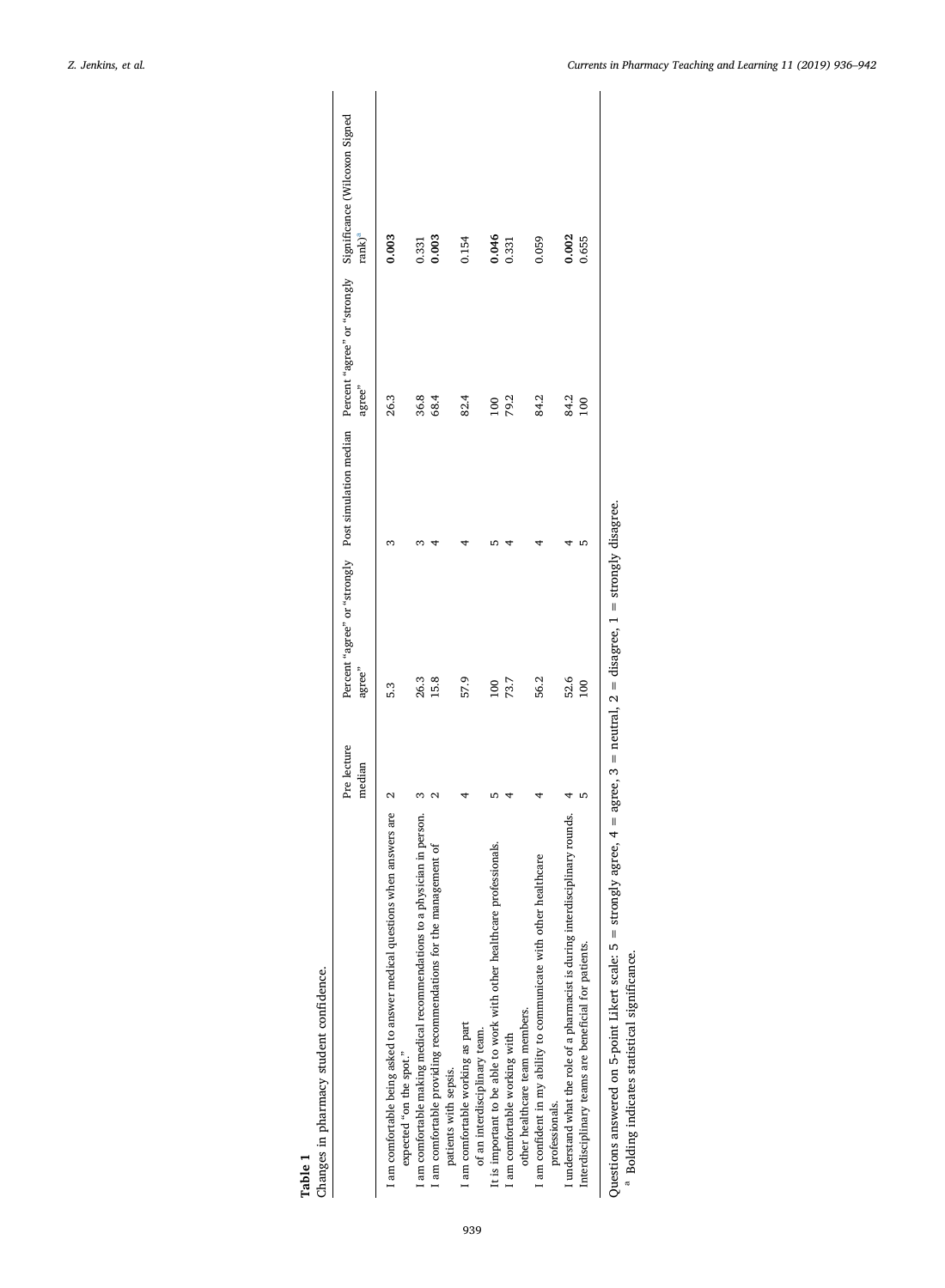| Sepsis management domain  | Pre-lecture to post-lecture $(p$ value) | Pre-lecture to post-simulation $(p \text{ value})$ | Post-lecture to post-simulation ( $p$ value) |
|---------------------------|-----------------------------------------|----------------------------------------------------|----------------------------------------------|
| Patient presentation      | 1.000                                   | 1.000                                              | 1.000                                        |
| <b>Patient Evaluation</b> | 0.001                                   | 0.000                                              | 0.500                                        |
| Goals of Care             | 0.012                                   | 0.000                                              | 0.250                                        |
| Antibiotic Selection      | 0.001                                   | 0.001                                              | 1.000                                        |
| Antibiotic Timing         | 1.000                                   | 0.180                                              | 0.227                                        |
| Overall knowledge changes | 0.000                                   | 0.000                                              | 1.000                                        |
|                           |                                         |                                                    |                                              |

#### <span id="page-5-0"></span>**Table 2** Changes in pharmacy student knowledge.

#### (*p* = 0.003) ([Table 1](#page-4-0)).

#### *Changes in student knowledge*

Changes in knowledge were assessed using paired *t*-tests [\(Table 2\)](#page-5-0). There was a statistically significant change in the overall knowledge outcomes from pre-lecture to post-lecture and pre-lecture to post-simulation ( $p < 0.001$ ). However, no statistically significant changes occurred between the post-lecture and post-simulation knowledge outcomes.

#### *Student evaluations of the simulation*

On review of the simulation, students agreed that it helped reinforce what they had previously learned about sepsis from the didactic lecture (94.7%;  $n = 18$ ). They also believed that a lecture followed by a simulation was their preferred way to learn about sepsis (94.7%;  $n = 18$ ). Finally, students agreed that the simulation helped develop their critical thinking skills and improved their confidence in their ability to interact with others as part of a healthcare team [\(Table 3](#page-5-1)). These results were obtained for quality improvement purposes and were not utilized for any statistical comparison.

#### **Discussion**

The Accreditation Council for Pharmacy Education places great emphasis on the important role of interprofessional education in pharmacy curricula.<sup>[15](#page-7-7)</sup> Notably, Standard 11 explicitly addresses interprofessional education, team dynamics, and practice.<sup>15</sup> These measurable outcomes ensure pharmacy students are prepared to provide patient-centered care and effectively work with other healthcare professionals. Much like clinical skills, interprofessional communication also requires particular attention to develop. In order to develop these skills, it is important to provide students with education and training that promotes and increases student confidence when interacting in a team setting. Current available literature supports the use of simulation training to increase student confidence. In 2018, Fusco and Foltz-Ramos<sup>[16](#page-7-8)</sup> evaluated changes in pharmacy and nursing student confidence following a highfidelity simulation experience. Median score increases were observed for all Student Perceptions of Interprofessional Clinical Education–Revised (SPICE-R) items (*p* < 0.01) for pharmacy students and nine of ten SPICE-R items (*p* < 0.01) for nursing students, indicating increased student perceptions to interprofessional care. While changes in confidence were not statistically significant between the pre-lecture and post-simulation surveys, they elucidated that this simulation training trended towards increased student confidence, with nearly a 30% positive growth in confidence scores. However, in order for students to be competent members of a

#### <span id="page-5-1"></span>**Table 3**

#### Student evaluations of simulation.

|                                                                                                                       | Second-year pharmacy graduate students ( $n = 19$ ) |                                         |
|-----------------------------------------------------------------------------------------------------------------------|-----------------------------------------------------|-----------------------------------------|
|                                                                                                                       | Post-simulation median                              | Percent "agree" or "strongly"<br>agree" |
| The simulation helped to reinforce what I previously learned about sepsis from class                                  | 5                                                   | 94.7                                    |
| This simulation made me more confident in my ability to identify and manage patients with<br>sepsis                   |                                                     | 84.2                                    |
| I found the sepsis lecture to be more valuable than the sepsis simulation                                             | 3                                                   | 26.3                                    |
| I believe that a combination of a lecture plus a simulation is the best way to learn about the topic<br>of sepsis     | 4                                                   | 94.7                                    |
| This simulation helped me to develop my critical thinking skills                                                      |                                                     | 94.7                                    |
| This simulation will be helpful to me in my future experiences                                                        |                                                     | 100                                     |
| This simulation helped improve my knowledge of what a pharmacist does as part of an<br>interdisciplinary medical team |                                                     | 100                                     |
| This simulation helped me to improve my interdisciplinary communication skills                                        |                                                     | 84.2                                    |
| This simulation helped me to improve my confidence in interacting with others as part of a<br>medical team            | 4                                                   | 94.7                                    |

Questions answered on 5-point Likert scale:  $5 =$  strongly agree,  $4 =$  agree,  $3 =$  neutral,  $2 =$  disagree,  $1 =$  strongly disagree.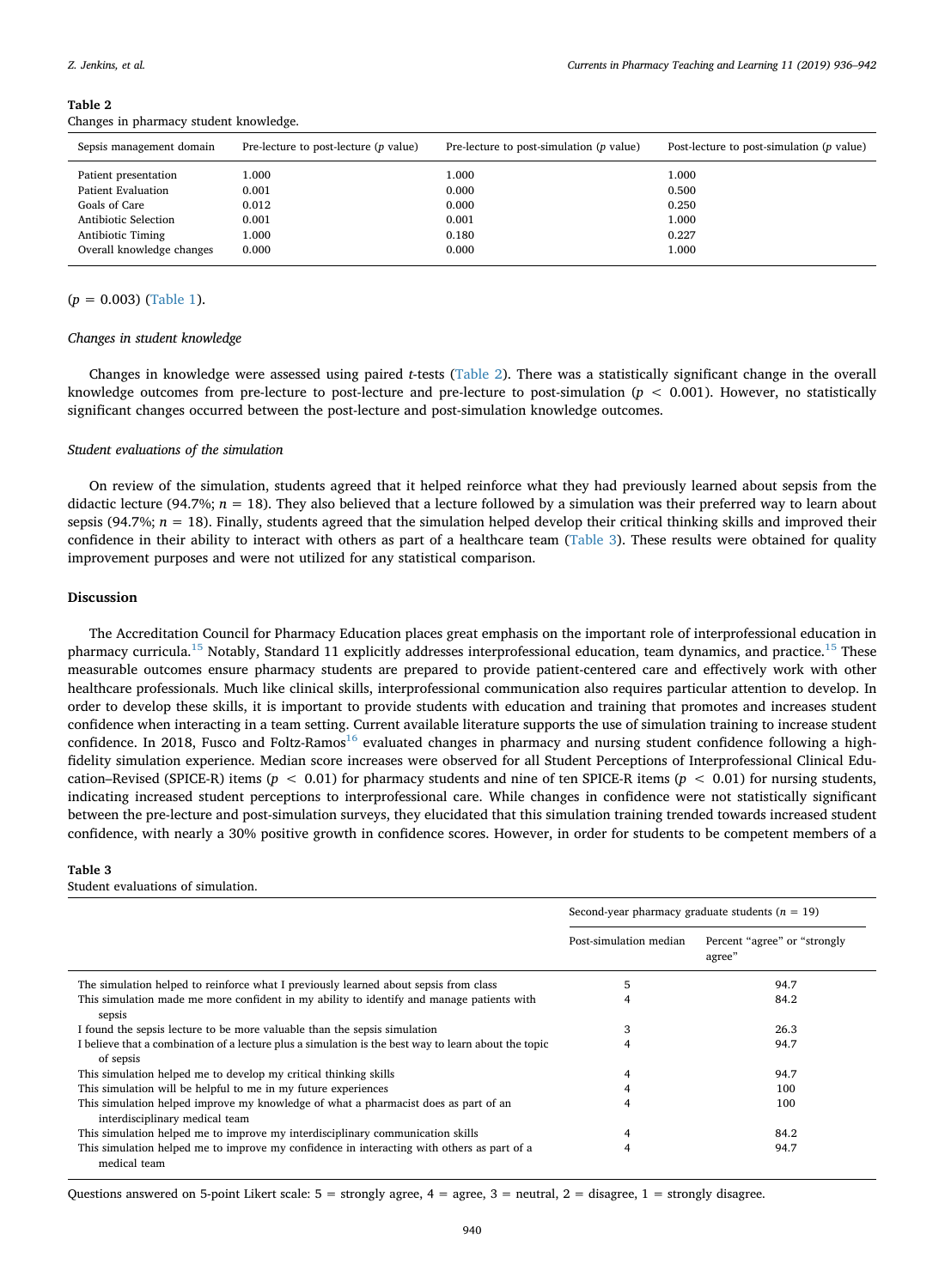patient care team, it is essential that they have not only confidence but also a strong knowledge base regarding various topics and disease states.

To our knowledge, no previous studies have evaluated the impact of simulated rounds on changes in sepsis knowledge. Although previous studies have indicated that simulation exercises increase knowledge and skills,  $9-12,17-20$  our students did not show a statistically significant change in sepsis knowledge between the didactic lecture and simulation. This finding may be due to significant changes already being observed between the pre- and post-didactic lecture surveys as well as small sample sizes. Despite there not being any statistically significant changes in knowledge between post-lecture and post-simulation, a large proportion of students either strongly agreed or agreed that the combination of a lecture plus a simulation reinforced what they learned (94.7%;  $n = 18$ ). Students also believed that the combination of a lecture plus a simulation was the best way to learn about sepsis (94.7%;  $n = 18$ ). Also, students believed that the simulation enhanced their critical thinking skills (94.7%). Interestingly, one sepsis knowledge domain displayed a numerical decrease in performance following the simulation when compared to the post-didactic lecture. This may have been a result of possible variances in team discussions that occurred during the mock rounding experience and the debriefing session.

Some design constraints may limit the validity of this study's findings. Since this study was completed at a single center, the generalizability of this study may be limited. Also, the sample size was small due to the nature of class sizes at the academic institution. While we did seek an internal review of our surveys before distribution, we did not seek external validation due to time constraints. Although improving communication is certainly a focus of this activity, the surveys were only designed to measure student perceptions of their ability to communicate in an interprofessional environment. The use of objective measurements related to changes in communication skills would be preferred. It would have been ideal to follow the same cohort over time to observe changes.

Ideally, the sepsis simulation activity would also have consisted of true interdisciplinary teamwork. Literature has demonstrated that students exposed to interprofessional education show improved communication, increased trust and mutual respect, a better understanding of roles and responsibilities, and raised job satisfaction.<sup>[21](#page-7-10)</sup> For the duration of this activity's existence, pharmacy faculty, residents, and APPE students have played the roles of physicians, medical residents, and pharmacy preceptors. In a study completed by Bell et al., $^{22}$  $^{22}$  $^{22}$  authors found that 80% of learners felt that role-play with another clinician would not have been as valuable as with the use of actors. This simulation could likely be improved through the inclusion of non-faculty or non-resident actors. The long-term goal of this project is to develop the exercise into a true interprofessional activity by including healthcare professionals and students from other disciplines as both actors and participants, respectively. We believe that this activity has the potential to influence the development of students in all four Interprofessional Education Collaborative Core Competencies.<sup>[23](#page-7-12)</sup> In the future, we plan to modify this simulation to measure these competencies once it has been converted to a true interprofessional experience.

#### **Summary**

This simulation revealed improvements in student perceptions of self-confidence and the ability to work alongside other healthcare professionals. However, the simulation did not directly impact sepsis knowledge when compared to lecture alone. Future directions will explore methods to improve overall knowledge gains between the sepsis lecture and simulation. Incorporating other medical professionals and healthcare students into this simulation may provide more realism and allow for a more comprehensive investigation of changes in interprofessional attitudes.

#### **Disclosure(s)**

The authors of this study wish to acknowledge that a grant was provided by the Cedarville University School of Pharmacy for the completion of this research. This funding source had no role in study design or in the decision to submit this manuscript for publication.

#### **Declaration of Competing Interest**

The authors report no conflict of interest.

#### **References**

- <span id="page-6-0"></span>1. Vyas D, Mcculloh R, Dyer C, Gregory G, Higbee D. An interprofessional course using human patient simulation to teach patient safety and teamwork skills. *Am J Pharm Educ.* 2012;76(4) [https://doi.org/10.5688/ajpe76471.](https://doi.org/10.5688/ajpe76471)
- 2. [Koo L, Layson-wolf C, Brandt N, et al. Qualitative evaluation of a standardized patient clinical simulation for nurse practitioner and pharmacy students.](http://refhub.elsevier.com/S1877-1297(18)30285-5/rf0010) *Nurse Educ Pract.* [2014;14\(6\):740–746.](http://refhub.elsevier.com/S1877-1297(18)30285-5/rf0010)
- 3. [Keller KB, Eggenberger TL, Belkowitz J, Sarsekeyeva M, Zito AR. Implementing successful interprofessional communication opportunities in healthcare education:](http://refhub.elsevier.com/S1877-1297(18)30285-5/rf0015) [a qualitative analysis.](http://refhub.elsevier.com/S1877-1297(18)30285-5/rf0015) *Int J Med Educ.* 2013;4:253–259.
- <span id="page-6-1"></span>4. [Fleischmann C, Thomas-Rueddel DO, Hartmann M, et al. Hospital incidence and mortality rates of sepsis.](http://refhub.elsevier.com/S1877-1297(18)30285-5/rf0020) *Dtsch Arztebl Int.* 2016;113(10):159–166.
- 5. [Singer M, Deutschman CS, Seymour CW, et al. The third international consensus definitions for sepsis and septic shock \(sepsis-3\).](http://refhub.elsevier.com/S1877-1297(18)30285-5/rf0025) *JAMA.* 2016;315(8):801–810. 6. [Williams MD, Braun LA, Cooper LM, et al. Hospitalized cancer patients with severe sepsis: analysis of incidence, mortality, and associated costs of Care.](http://refhub.elsevier.com/S1877-1297(18)30285-5/rf0030) *Crit Care.* [2004;8\(5\):291–298.](http://refhub.elsevier.com/S1877-1297(18)30285-5/rf0030)
- 7. Torio CM, Andrews RM. National inpatient hospital costs: The most expensive conditions by payer, 2011. HCUP Statistical Brief #160. Agency for Healthcare Research and Quality, Rockville, MD. Published August 2013. [http://www.hcup-us.ahrq.gov/reports/statbriefs/sb160.pdf.](http://www.hcup-us.ahrq.gov/reports/statbriefs/sb160.pdf) Accessed 19 May 2019.